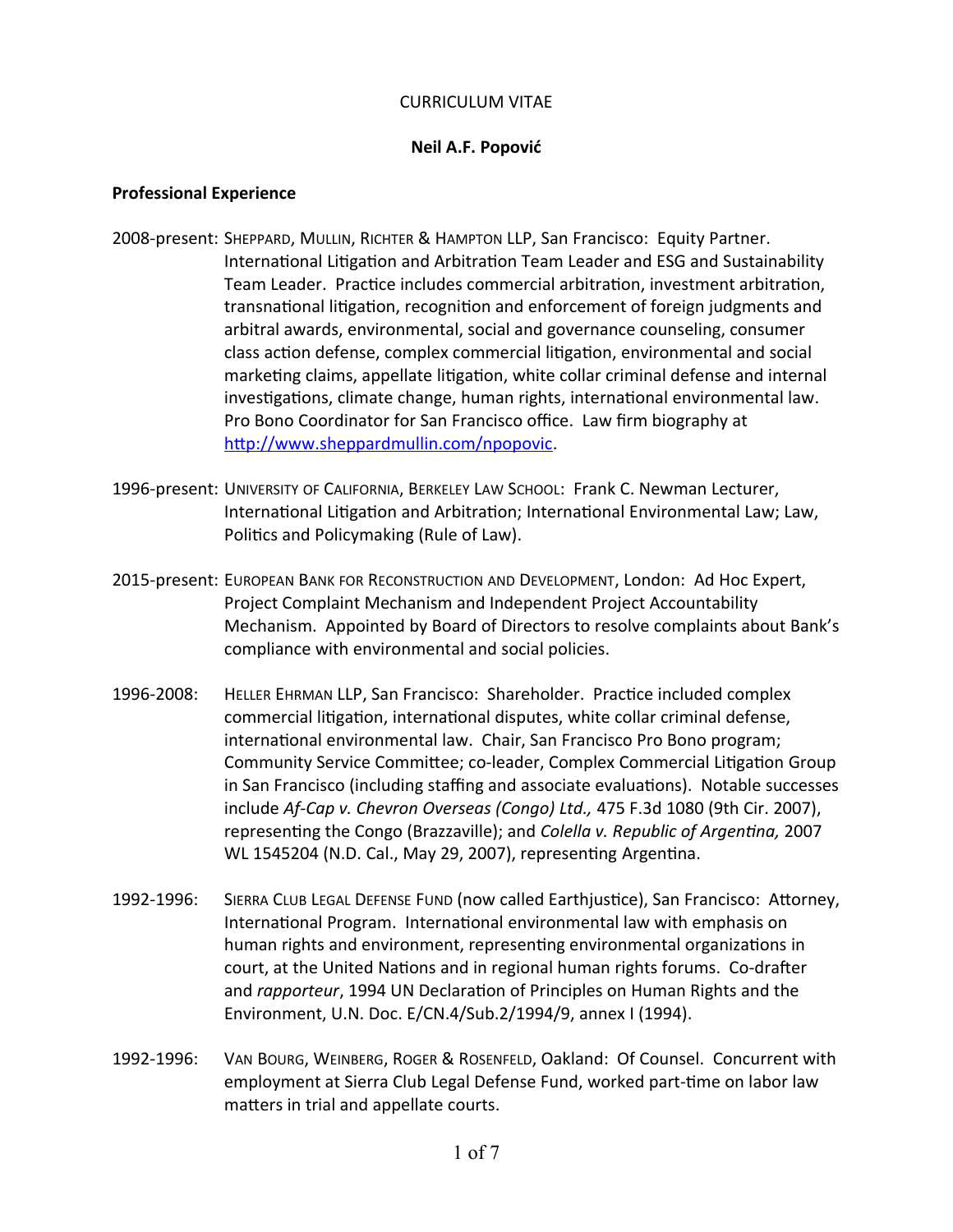- 1988-1991: FRIEDMAN, SLOAN & ROSS, San Francisco: Associate. Complex civil and criminal litigation in state and federal courts at trial and appellate levels; also some family law. Continued to work with firm on contract basis while attending Fletcher School of Law and Diplomacy (1991-1992), and while employed at Sierra Club Legal Defense Fund (1992-1996).
- 1987-1988: HON. ALICEMARIE H. STOTLER, United States District Court, Central District of California: Law Clerk. One-year appointed clerkship with federal judge.

### **Education**

- ACADEMY OF EUROPEAN LAW, European University Institute, Fiesole, Italy Sixth Annual Summer Session, 1995
- THE FLETCHER SCHOOL OF LAW AND DIPLOMACY, Tufts University: M.A. International Relations 1992; Ford Foundation Fellow in Public International Law
- UNIVERSITY OF CALIFORNIA, BERKELEY, SCHOOL OF LAW: J.D. 1987 Note & Comment Editor, *California Law Review* Extern, Hon. Joseph R. Grodin, Supreme Court of California (1986) Instructor, Street Law Project Research Assistant, Professor Rachel Moran

GEORGETOWN UNIVERSITY LAW CENTER

Enrolled in J.D. program, 1984-1985 (subsequently transferred to Berkeley Law) Dean's List (top 5% of class) Editor in Chief, *Georgetown Law Weekly* Invited to join *Georgetown Law Journal* (based on grades)

UNIVERSITY OF CALIFORNIA, BERKELEY: A.B. Political Science 1983 Four-year varsity letter winner in gymnastics Bogie Bogart Scholar-Athlete Award

# **Board Service**

EARTHRIGHTS INTERNATIONAL: Board of Directors (1999-2013; 2019-present) CENTER FOR YOUTH DEVELOPMENT THROUGH LAW: Board of Directors (2004-2017) CENTER FOR LAW, ENERGY AND THE ENVIRONMENT: Research Advisory Board INTERNATIONAL WATERSHED PARTNERS: Advisory Board JUSTICE & DIVERSITY CENTER, BAR ASSOCIATION OF SAN FRANCISCO: Board of Directors & Leadership Council INTERNATIONAL LAW SECTION OF THE STATE BAR OF CALIFORNIA: Executive Committee INTERNATIONAL BAR ASSOCIATION: Public Law Committee CALIFORNIA INTERNATIONAL ARBITRATION COUNCIL: Executive Committee

## **Organizational Memberships**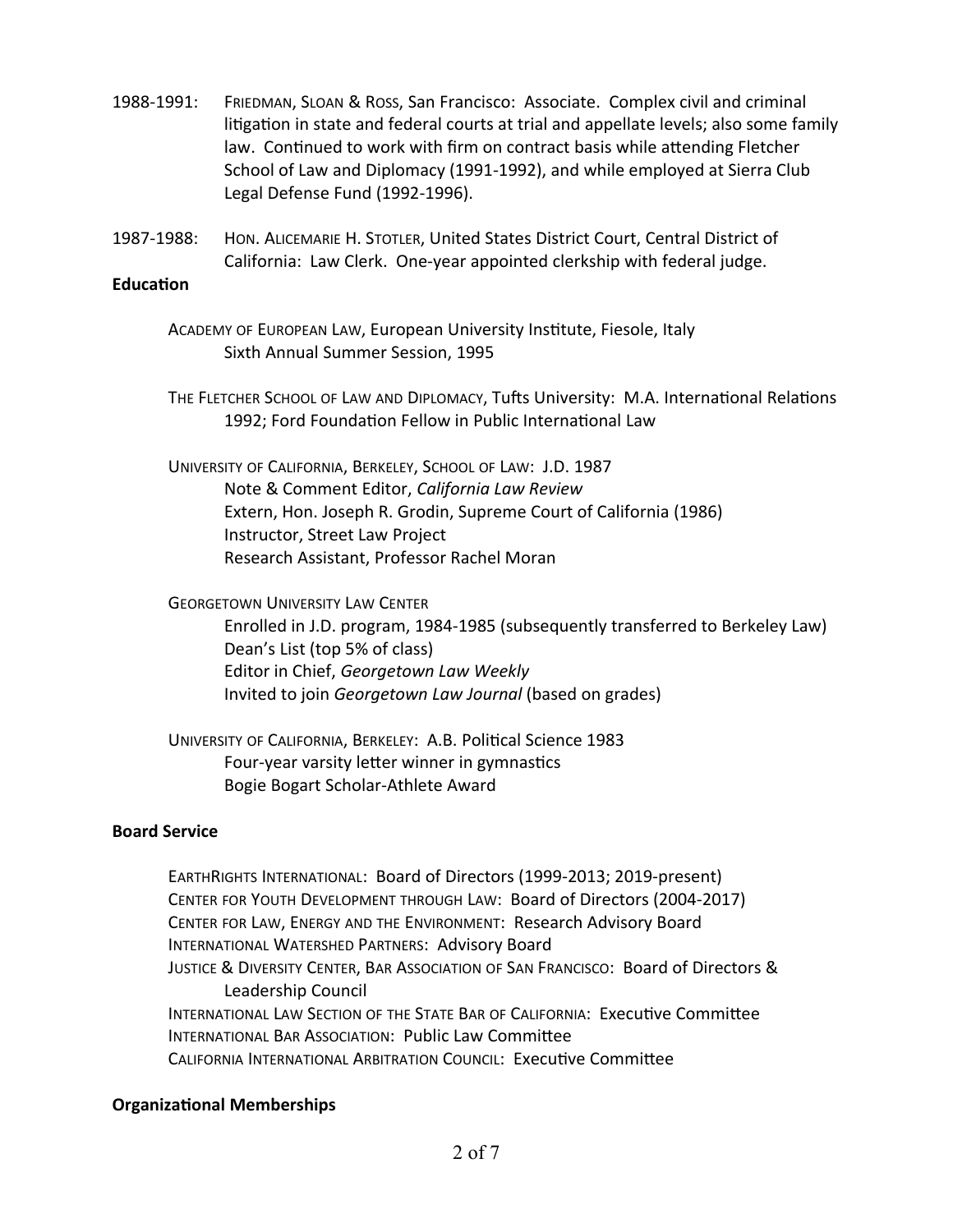State Bar of California United States Supreme Court Bar Bar Association of San Francisco American Society of International Law Northern California International Arbitration Club (Co-Chair) International Bar Association

### **Honors**

AV® Preeminent™ 5.0 out of 5, martindale.com Best Lawyers in America, 2020-2021 Northern California Super Lawyers, 2012-2022 (International Law) Leading Environmental Practices Lawyer, *The Recorder,* 2012 Top 10 Pro Bono Efforts of 2012, *The Recorder,* 2012 Robert G. Sproul, Jr. Award, 2015, Lawyers Committee for Civil Rights of the San Francisco Bay Area

## **Personal**

Married (to Susan Popović) since 1987; three children Born October 2, 1960, in Berkeley, CA; citizen of USA

## **Publications**

- *High Court's Foreign Discovery Question, Take 2, Law 360, December 21, 2021, High Court's* [Foreign Discovery Question, Take 2](https://www.law360.com/articles/1450760/high-court-s-foreign-discovery-question-take-2?ts_pk=02b348e7-ecd8-452b-8369-239fb8766fa6&utm_source=user-alerts&utm_medium=email&utm_campaign=tracked-search-alert)
- *[What 9th](https://www.sheppardmullin.com/media/publication/1955_What%209th%20Circ.%20Arbitration%20Case%20May%20Mean%20For%20Insurance.pdf) Cir. Arbitration Case May Mean for Insurance, Law 360, October 4, 2021, What 9th* [Circ. Arbitration Case May Mean For Insurance](https://www.sheppardmullin.com/media/publication/1955_What%209th%20Circ.%20Arbitration%20Case%20May%20Mean%20For%20Insurance.pdf)
- *Pay attention: Discovery in international arbitration cases*, *Daily Journal*, April 26, 2021
- *SCOTUS Finally Agrees to Address Discovery for Use in Foreign Arbitration,* International Arbitration Law Blog (March 22, 2021), [SCOTUS Finally Agrees to Address Discovery for](https://www.internationalarbitrationblog.com/2021/03/articles/transnational/permissibility-discovery-private-international-arbitration/)  [Use in Foreign Arbitration | Lex Arbitri \(internationalarbitrationblog.com\)](https://www.internationalarbitrationblog.com/2021/03/articles/transnational/permissibility-discovery-private-international-arbitration/)
- *[Insisting on Live, In-person Arbitration Hearings During The Pandemic,](https://www.internationalarbitrationblog.com/2021/03/articles/commercial/live-in-person-arbitration-hearings/)* International Arbitration Law Blog (March 8, 2020), [Insisting on Live, In-person Arbitration Hearings During The](https://www.internationalarbitrationblog.com/2021/03/articles/commercial/live-in-person-arbitration-hearings/)  [Pandemic | Lex Arbitri \(internationalarbitrationblog.com\)](https://www.internationalarbitrationblog.com/2021/03/articles/commercial/live-in-person-arbitration-hearings/)
- *Supreme Court Opens the Door for Non-Signatories to Enforce Arbitration Agreements, Resolving Circuit Split*, International Arbitration Law Blog (June 9, 2020), [https://www.internationalarbitrationblog.com/2020/06/articles/commercial/non](https://www.internationalarbitrationblog.com/2020/06/articles/commercial/non-signatory-enforce-arbitration-agreement/)[signatory-enforce-arbitration-agreement/](https://www.internationalarbitrationblog.com/2020/06/articles/commercial/non-signatory-enforce-arbitration-agreement/)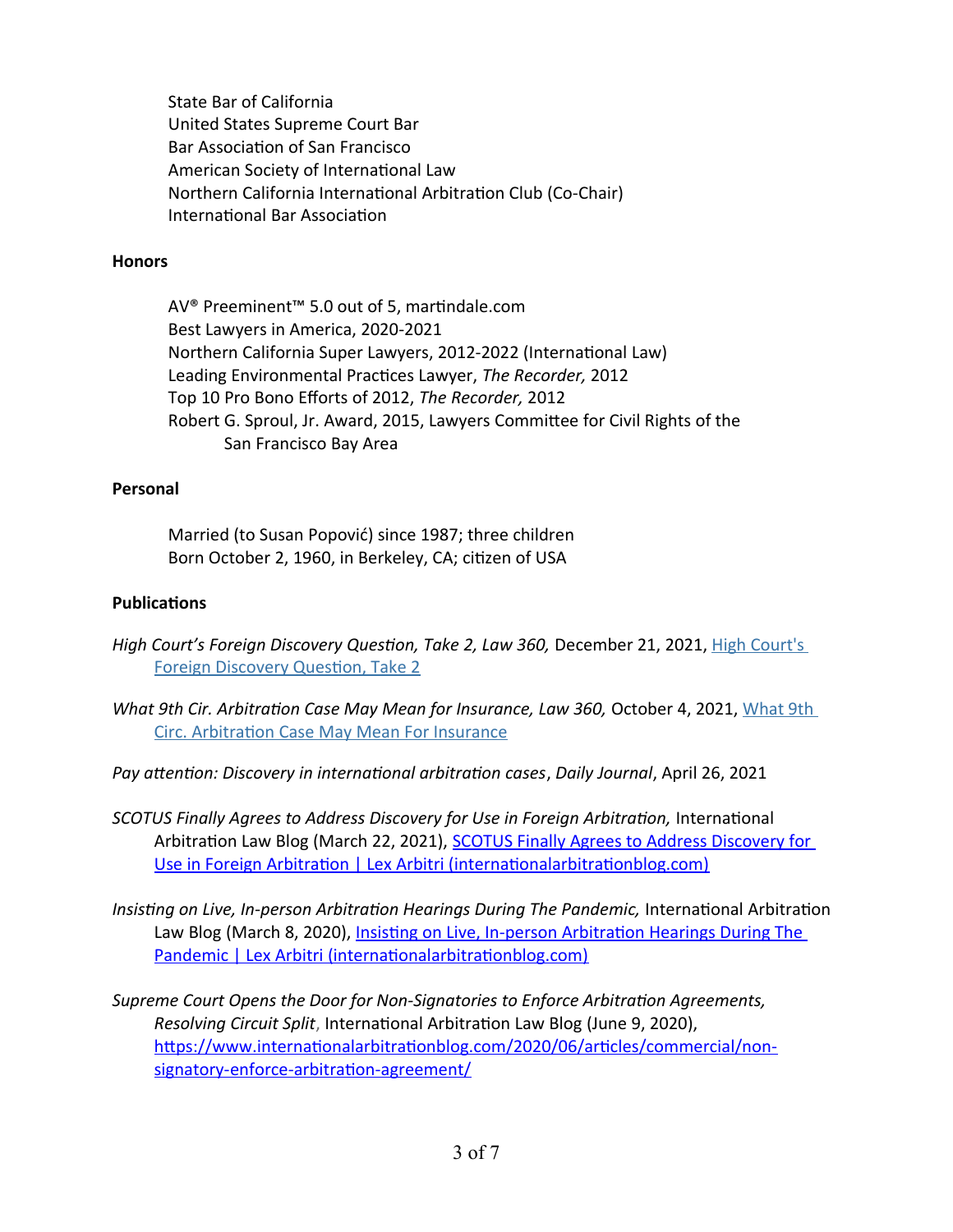- *Rolls-Royce Seeks to Resolve Circuit Split on Whether District Courts Can Order Discovery For Use in Private Arbitration*, International Arbitration Law Blog (May 22, 2020), [https://www.internationalarbitrationblog.com/2020/05/articles/transnational/rolls](https://www.internationalarbitrationblog.com/2020/05/articles/transnational/rolls-royce-circuit-discovery-private-arbitration/)[royce-circuit-discovery-private-arbitration/](https://www.internationalarbitrationblog.com/2020/05/articles/transnational/rolls-royce-circuit-discovery-private-arbitration/)
- *Major Arbitral Institutions Update Guidance Regarding COVID-19, International Arbitration Law* Blog (April 28, 2020), [https://www.internationalarbitrationblog.com/2020/04/articles/coronavirus/major](https://www.internationalarbitrationblog.com/2020/04/articles/coronavirus/major-arbitral-institutions-update/)[arbitral-institutions-update/](https://www.internationalarbitrationblog.com/2020/04/articles/coronavirus/major-arbitral-institutions-update/)
- *The Impact of COVID-19 on International Arbitration Hearings,* International Arbitration Law Blog (March 20, 2020), [https://www.internationalarbitrationblog.com/2020/03/articles/coronavirus/the-impact](https://www.internationalarbitrationblog.com/2020/03/articles/coronavirus/the-impact-of-covid-19-on-international-arbitration-hearings/)[of-covid-19-on-international-arbitration-hearings/](https://www.internationalarbitrationblog.com/2020/03/articles/coronavirus/the-impact-of-covid-19-on-international-arbitration-hearings/)
- *French Picasso Judgment is Abstract Expression to U.S. Law, International Arbitration Law Blog (*September 24, 2019), [https://www.internationalarbitrationblog.com/2019/09/articles/transnational/french](https://www.internationalarbitrationblog.com/2019/09/articles/transnational/french-picasso-judgment/)[picasso-judgment/](https://www.internationalarbitrationblog.com/2019/09/articles/transnational/french-picasso-judgment/)
- *Privacy and Confidentiality Are Siblings, Not Twins,* International Arbitration Law Blog (June 27, 2019), [https://www.internationalarbitrationblog.com/2019/06/articles/commercial/](https://www.internationalarbitrationblog.com/2019/06/articles/commercial/privacy-confidential/) [privacy-confidential/](https://www.internationalarbitrationblog.com/2019/06/articles/commercial/privacy-confidential/)
- *Can a California Court Invalidate Agreements on International Service of Process*, San Francisco Daily Journal (June 28, 2018)
- *Pursuing and Responding to Discovery Requests Under 28 U.S.C. § 1782,* International Arbitration Law Blog (with Shin Hahn) (March 29, 2019), [https://www.internationalarbitrationblog.com/2019/03/articles/transnational/discovery](https://www.internationalarbitrationblog.com/2019/03/articles/transnational/discovery-requests/)[requests/](https://www.internationalarbitrationblog.com/2019/03/articles/transnational/discovery-requests/)
- *[The Singapore Convention Allows for Recognition of Settlement Agreements Made Outside of](https://www.internationalarbitrationblog.com/2019/02/articles/uncategorized/the-singapore-convention-allows-for-recognition-of-settlement-agreements-made-outside-of-court-or-arbitral-proceedings/)  [Court or Arbitral Proceedings,](https://www.internationalarbitrationblog.com/2019/02/articles/uncategorized/the-singapore-convention-allows-for-recognition-of-settlement-agreements-made-outside-of-court-or-arbitral-proceedings/)* International Arbitration Law Blog (February 9, 2019), [https://www.internationalarbitrationblog.com/2019/02/articles/commercial/the](https://www.internationalarbitrationblog.com/2019/02/articles/commercial/the-singapore-convention-allows-for-recognition-of-settlement-agreements-made-outside-of-court-or-arbitral-proceedings/)[singapore-convention-allows-for-recognition-of-settlement-agreements-made-outside-of](https://www.internationalarbitrationblog.com/2019/02/articles/commercial/the-singapore-convention-allows-for-recognition-of-settlement-agreements-made-outside-of-court-or-arbitral-proceedings/)[court-or-arbitral-proceedings/](https://www.internationalarbitrationblog.com/2019/02/articles/commercial/the-singapore-convention-allows-for-recognition-of-settlement-agreements-made-outside-of-court-or-arbitral-proceedings/)
- *[US Law Allows Discovery for Foreign Proceedings,](https://www.internationalarbitrationblog.com/2019/02/articles/uncategorized/us-law-allows-discovery-for-foreign-proceedings/)* International Arbitration Law Blog, (February 8, 2019), [https://www.internationalarbitrationblog.com/2019/02/articles/transnational/](https://www.internationalarbitrationblog.com/2019/02/articles/transnational/us-law-allows-discovery-for-foreign-proceedings/) [us-law-allows-discovery-for-foreign-proceedings/](https://www.internationalarbitrationblog.com/2019/02/articles/transnational/us-law-allows-discovery-for-foreign-proceedings/)
- *[Contracts with Foreign Companies May Require a Rewrite,](https://www.corporatesecuritieslawblog.com/2018/06/contracts-foreign-companies-rockefeller/)* Corporate and Securities Law Blog (June 13, 2018), [https://www.corporatesecuritieslawblog.com/2018/06/contracts](https://www.corporatesecuritieslawblog.com/2018/06/contracts-foreign-companies-rockefeller/)[foreign-companies-rockefeller/](https://www.corporatesecuritieslawblog.com/2018/06/contracts-foreign-companies-rockefeller/)
- ["Can a California Court Invalidate Agreements on International Service of Process,](https://www.sheppardmullin.com/publications-articles-2757.html)" *San Francisco Daily Journal* (June 28, 2018)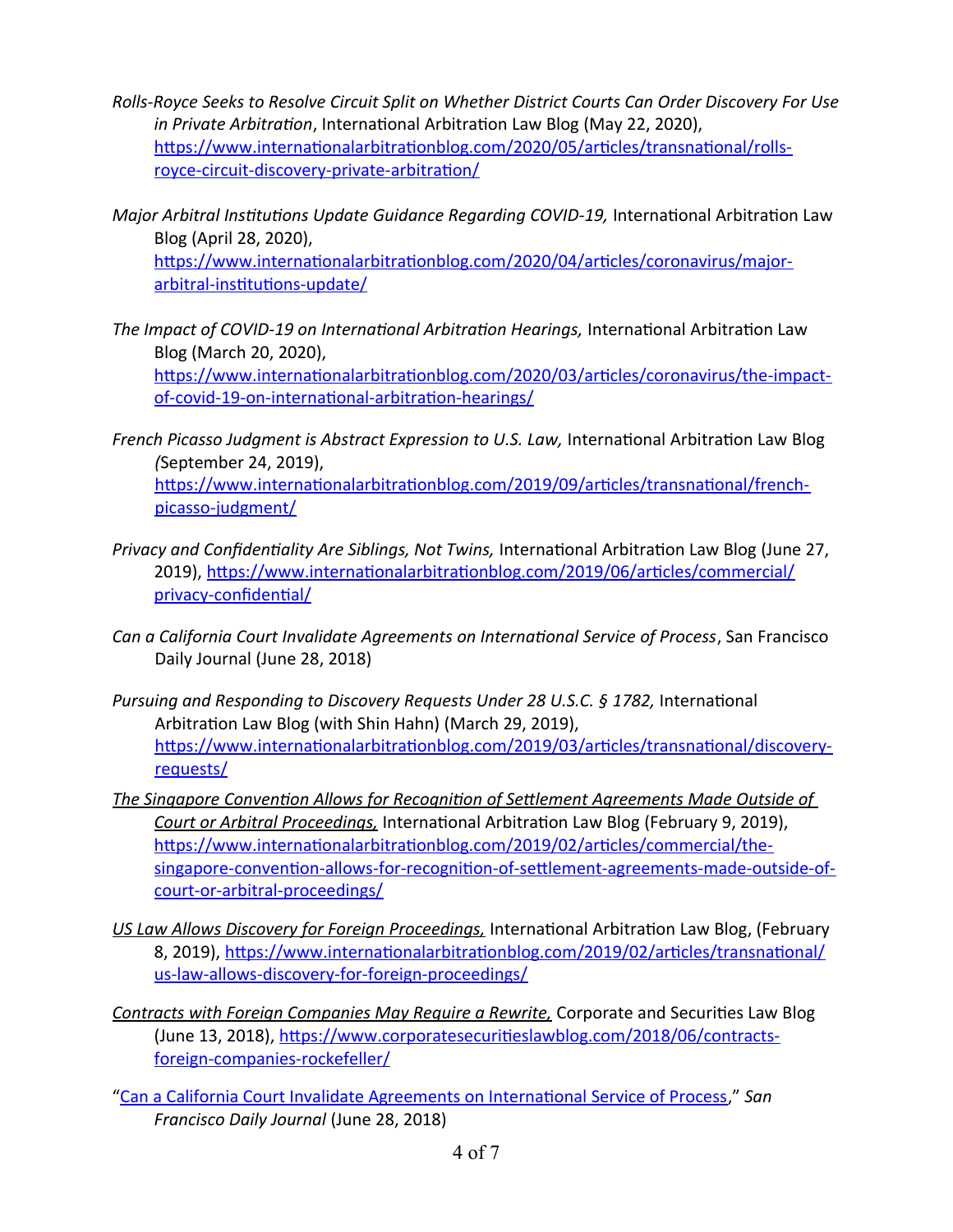- "Justice with International Human Rights and State Constitutions." *Global Network for the Study of Human Rights and the Environment* (April 16, 2016)
- *Data Loss Issues*, in **Cloud Computing Deskbook** (Thompson Reuters 2013; updated 2014, 2015, 2016, 2017, 2018)
- *Sovereign Litigation in Latin America: Top Five Issues To Think of When Doing Business With a Latin American Country,* Latin American Blog (Sheppard Mullin, Aug. 18, 2014) (with Alejandro Moreno & Juan Castaneda), [http://www.latinolawblog.com/2014/08/articles/other/sovereign-litigation-in-latin](http://www.latinolawblog.com/2014/08/articles/other/sovereign-litigation-in-latin-america-top-five-issues-to-think-of-when-doing-business-with-a-latin-american-country/)[america-top-five-issues-to-think-of-when-doing-business-with-a-latin-american-country/](http://www.latinolawblog.com/2014/08/articles/other/sovereign-litigation-in-latin-america-top-five-issues-to-think-of-when-doing-business-with-a-latin-american-country/)

*'All-Natural' Litigation,* Food & Drink, Summer 2014 (with Paul Seeley)

*Corporate Liability for Human Rights Violations After Kiobel: Judge Scheindlin Opens the Door*, Travaux (blog of Berkeley J. Int'l L., Apr. 25, 2014), [http://berkeleytravaux.com/corporate-liability-human-rights-violations-kiobel-judge](http://berkeleytravaux.com/corporate-liability-human-rights-violations-kiobel-judge-scheindlin-opens-door/)[scheindlin-opens-door/](http://berkeleytravaux.com/corporate-liability-human-rights-violations-kiobel-judge-scheindlin-opens-door/)

- *Environmental Litigation Against Corporations: Where Now?*, in **Corporate Responsibility for Human Rights Impacts: New Expectations and Paradigms** (ABA 2014)
- *Proposition 37 Permits "Natural" Labeling for Non-GMO Processed Food* (with Peter S. Hecker & Robert J. Uram) (Sheppard Mullin, Oct. 8, 2012)
- *Hotspots and Trends in International Discovery,* in Inside the Minds: Complying with International Discovery Regulations (Aspatore 2012)
- *[The Chevron Ecuador Saga Continues as Second Circuit Overturns Anti-Enforcement Injunction](http://www.latinolawblog.com/2012/03/articles/crossborder-insolvency/the-chevron-ecuador-saga-continues-as-second-circuit-overturns-antienforcement-injunction/),* Latin American Blog (Sheppard Mullin, Mar. 12, 2012) (with Rachel Tarko Hudson), http://www.latinolawblog.com/2012/03/articles/crossborder-insolvency/the-chevronecuador-saga-continues-as-second-circuit-overturns-antienforcement-injunction/
- *Court of Appeal Reminds Litigants That Settling With Named Plaintiff Does Not Necessarily End Putative Class Action,* Class Action Defense Strategy Blog (Sheppard Mullin, Jan. 3, 2012) (with Lai Lam Yip),

[http://www.classactiondefensestrategy.com/2012/01/articles/settlements/court-of](http://www.classactiondefensestrategy.com/2012/01/articles/settlements/court-of-appeal-reminds-litigants-that-settling-with-named-plaintiff-does-not-necessarily-end-putative-class-action/)[appeal-reminds-litigants-that-settling-with-named-plaintiff-does-not-necessarily-end](http://www.classactiondefensestrategy.com/2012/01/articles/settlements/court-of-appeal-reminds-litigants-that-settling-with-named-plaintiff-does-not-necessarily-end-putative-class-action/)[putative-class-action/](http://www.classactiondefensestrategy.com/2012/01/articles/settlements/court-of-appeal-reminds-litigants-that-settling-with-named-plaintiff-does-not-necessarily-end-putative-class-action/)

*In Pursuit of Environmental Human Rights: Commentary on the Draft Declaration of Principles on Human Rights and the Environment*, in Dinah L. Shelton, ed., **Human Rights and the Environment** (Edward Elgar 2011), *reprinted from* 27 Columbia Human Rights Law Review 487 (1996)

*Sometimes the System Works,* Daily Journal, Jan. 25, 2011, at 1.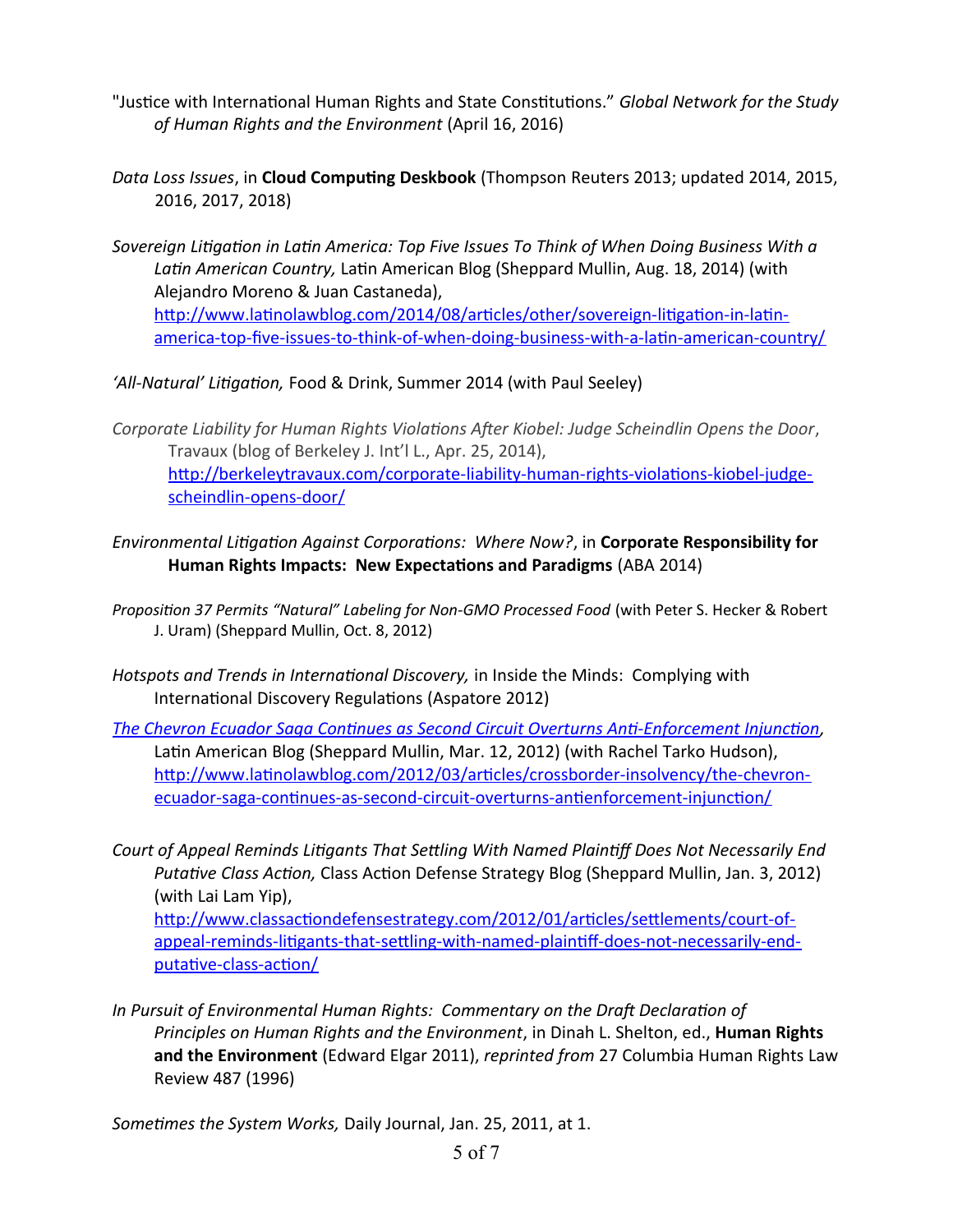- *US Courts Order Discovery for Use Overseas in Chevron-Ecuador Disputes,*  [http://bjil.typepad.com/publicist/2011/03/publicist07-popovic-hudson.html,](http://bjil.typepad.com/publicist/2011/03/publicist07-popovic-hudson.html) reprinted in Law 360 as *In Context: The Chevron-Ecuador Litigation* (Dec. 17, 2010) (with Rachel Tarko Hudson)
- *Ninth Circuit Makes CAFA Jurisdiction Stick,* Class Action Defense Strategy Blog (Sheppard Mullin, Apr. 2010), [http://www.classactiondefensestrategy.com/2010/04/articles/](http://www.classactiondefensestrategy.com/2010/04/articles/-federal-class-action/ninth-circuit-makes-cafa-jurisdiction-stick/) [federal-class-action/ninth-circuit-makes-cafa-jurisdiction-stick/](http://www.classactiondefensestrategy.com/2010/04/articles/-federal-class-action/ninth-circuit-makes-cafa-jurisdiction-stick/)
- *Don't Cry (Too Much) For Us,* Transcript (University of California, Berkeley, School of Law, Spring-Summer 2009)
- *Foreign Matters: How to obtain recognition of foreign-court judgments,* The Recorder, Litigation Supplement 6 (Summer 2009)
- *How a U.S. Climate Change Bill Could Lead to Trouble at the WTO,* Real Estate and Construction Law Blog/Global Climate Change blog (Sheppard Mullin, Mar. 2009), <http://www.realestateandconstructionlawblog.com/cat-global-climate-change.html>
- *"Do you recognize this?" Domestication of Foreign-Country Money Judgments in California,* 2 Berkeley Journal of International Law Publicist (2009), http://bjil.typepad.com/publicist/2009/09/popovicpublicistv2.html
- *Recovery Tactics Outlined for Foreign Takeover Losses,* Oil and Gas Journal, June 25, 2007, at 20 (with Alex Lathrop)
- *BIT Implications of Recent Government Activities in Bolivia and Venezuela,* Heller Ehrman Bulletin (September 2006)
- *Some Thoughts on* KOREA SUPPLY*—Monetary Remedies Under Section 17200*, Heller Ehrman Bulletin (April 15, 2003)
- *Some Thoughts on* Kraus *and* Cortez, Heller Ehrman Bulletin (Summer 2000)
- *Human Rights, Environment & Community: A Workshop: Presentation by Neil A.F. Popović*, 7 Buffalo Environmental Law Journal 239 (1999-2000)
- *Women and the Environment*, in Kelly Askin & Dorean Koenig, eds., Women and International Human Rights Law (Transnational Publishers 1999)
- *Environmental Injustice on United States Bases in Panama: International Law and the Right to Land Free from Contamination and Explosives*, 38 Virginia Journal of International Law 401 (1998) (with J. Martin Wagner)